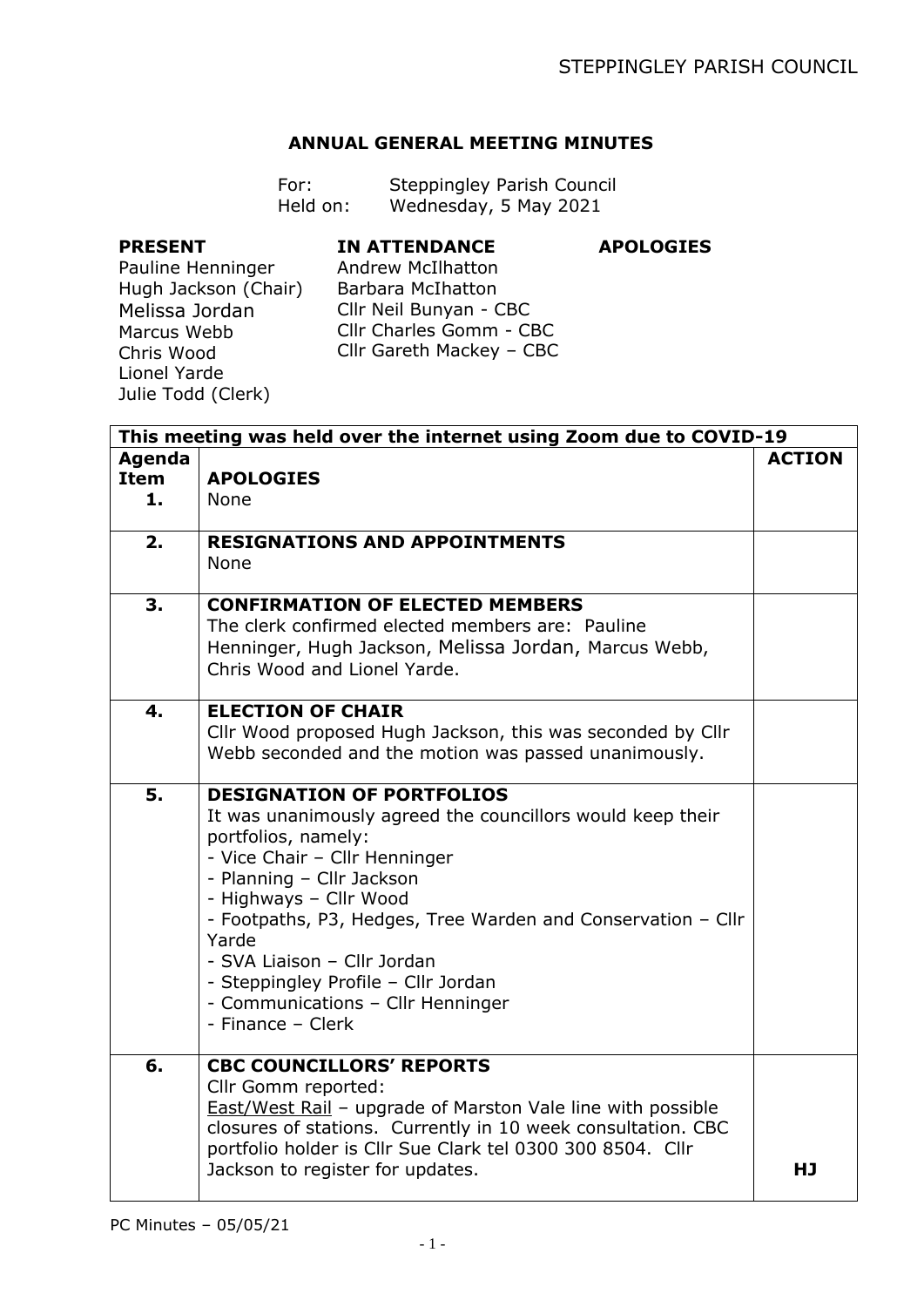| Flitwick Interchange - to be completed by end of 2021. Step<br>free access (to be paid for by Network Rail) scheduled for<br>2024.<br>Flitwick Road - patching due to take place end of June - road<br>closure order has been issued. Cllr Mackey has requested<br>more information and is conscious of the impact on the<br>businesses in Flitwick Road. Hopes work can be co-ordinated<br>with Anglian Water closure and has discussed this with CBC<br>Highways. Discussion re length of Anglian Water closure,<br>days of inactivity and whether one carriageway could be kept<br>open.<br>Steppingley Crematorium - CBC intend to withdraw current<br>application and then resubmit in the summer. Discussion re<br>co-ordinated approach with Flitwick TC and Ampthill TC;<br>potential development corridor up to Millbrook. Cllr Jackson<br>again reiterated SPC's request for a clear statement from CBC<br>regarding their plans for Bill Jellis' farm and disappointment<br>that the field is still laying fallow and weeds are not<br>controlled. Discussion re whether there was a mains gas line<br>running through the field and a 200 metre building exclusion<br>zone.<br>Cllr Bunyan reported:<br>New Care Home - to be sited on the old leisure centre site.<br>Now officially cleared with work to start in October for<br>completion in 2024. 88 individual housing units.<br>The following items were closed in accordance with Section<br>1.2 of Public Bodies (Admission to Meetings) Act 1960.<br>Resident Mr McIlhatton expressed his dissatisfaction. Cllr<br>Jackson assured Mr McIlhatton this was in accordance with<br>the statute. | <b>GM</b> |
|--------------------------------------------------------------------------------------------------------------------------------------------------------------------------------------------------------------------------------------------------------------------------------------------------------------------------------------------------------------------------------------------------------------------------------------------------------------------------------------------------------------------------------------------------------------------------------------------------------------------------------------------------------------------------------------------------------------------------------------------------------------------------------------------------------------------------------------------------------------------------------------------------------------------------------------------------------------------------------------------------------------------------------------------------------------------------------------------------------------------------------------------------------------------------------------------------------------------------------------------------------------------------------------------------------------------------------------------------------------------------------------------------------------------------------------------------------------------------------------------------------------------------------------------------------------------------------------------------------------------------------------------------------------------|-----------|
| 7.<br>2020/21 AUDIT<br>Annual Return $y/e$ 31 <sup>st</sup> March 2021 - passed by the internal<br>auditor and circulated to the meeting. 2020/21 Certificate of<br>Exemption, Annual Governance Statement and Accounting<br>Statement were agreed unanimously.<br>Risk Assessment - circulated prior to the meeting and<br>unanimously approved.<br>Asset Register - circulated prior to the meeting and<br>unanimously approved.                                                                                                                                                                                                                                                                                                                                                                                                                                                                                                                                                                                                                                                                                                                                                                                                                                                                                                                                                                                                                                                                                                                                                                                                                                 |           |
| <b>MEMBERS' INTERESTS</b><br>8.<br>None                                                                                                                                                                                                                                                                                                                                                                                                                                                                                                                                                                                                                                                                                                                                                                                                                                                                                                                                                                                                                                                                                                                                                                                                                                                                                                                                                                                                                                                                                                                                                                                                                            |           |
| <b>MINUTES OF 17 MARCH 2021 MEETING</b><br>9.<br>Approved and duly signed.                                                                                                                                                                                                                                                                                                                                                                                                                                                                                                                                                                                                                                                                                                                                                                                                                                                                                                                                                                                                                                                                                                                                                                                                                                                                                                                                                                                                                                                                                                                                                                                         |           |
| <b>MATTERS ARISING</b><br>10.                                                                                                                                                                                                                                                                                                                                                                                                                                                                                                                                                                                                                                                                                                                                                                                                                                                                                                                                                                                                                                                                                                                                                                                                                                                                                                                                                                                                                                                                                                                                                                                                                                      |           |